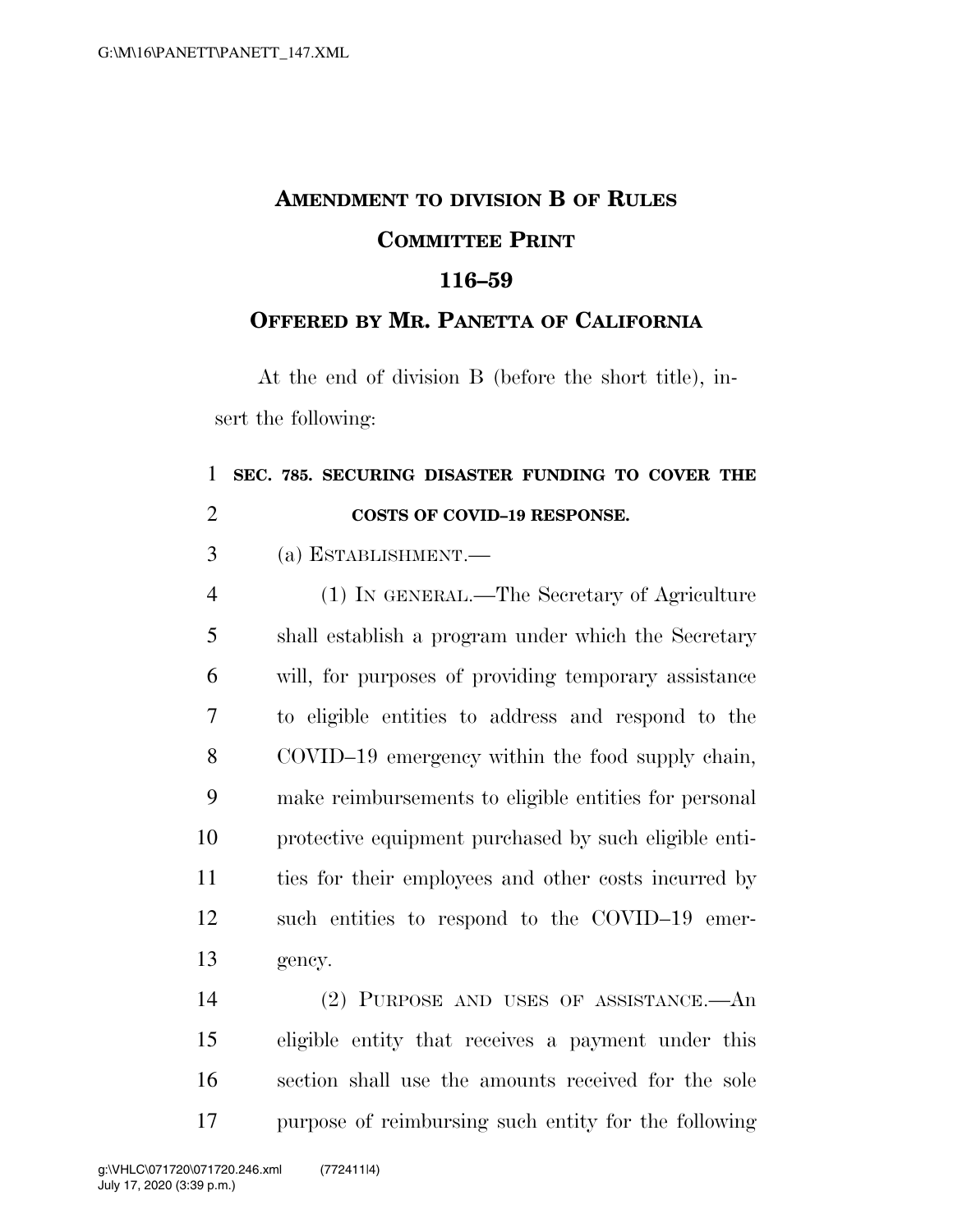| $\mathbf{1}$   | costs with respect to preventing the spread of         |
|----------------|--------------------------------------------------------|
| $\overline{2}$ | COVID-19 among the employees of such entity:           |
| 3              | (A) Purchasing and decontaminating per-                |
| $\overline{4}$ | sonal protective equipment.                            |
| 5              | (B) Purchasing test kits or equipment to               |
| 6              | screen the body temperature of employees for           |
| 7              | the presence of COVID-19, disinfectant, sanita-        |
| 8              | tion systems, or hand washing stations.                |
| 9              | (C) Developing and disseminating edu-                  |
| 10             | cational materials relating to COVID-19 pro-           |
| 11             | tective measures that are based upon guidance          |
| 12             | issued by Federal or State public health depart-       |
| 13             | ments.                                                 |
| 14             | (D) Providing other measures to protect                |
| 15             | workers against, or aid in preventing the spread       |
| 16             | of, COVID-19, as determined by the Secretary.          |
| 17             | (b) APPLICATIONS.—                                     |
| 18             | (1) IN GENERAL.—An eligible entity desiring to         |
| 19             | receive a reimbursement under this subsection shall    |
| 20             | submit to the Secretary an application in accordance   |
| 21             | with an application process established by the Sec-    |
| 22             | retary.                                                |
| 23             | (2) SIMPLIFIED APPLICATION PROCESS.—In es-             |
| 24             | tablishing the application process under paragraph     |
| 25             | (1), the Secretary shall establish a simplified, sepa- |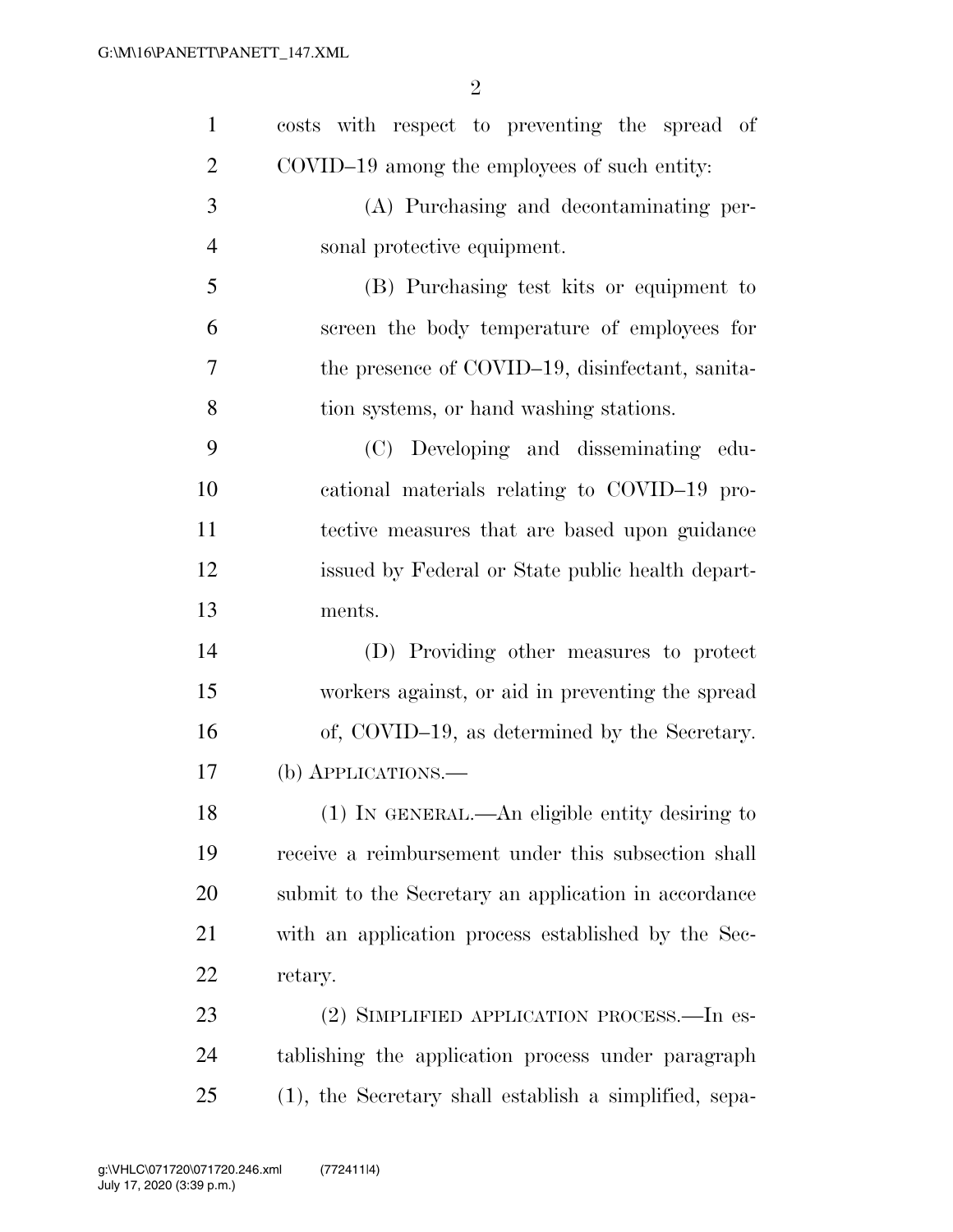| $\mathbf{1}$   | rate application process for eligible entities request-   |
|----------------|-----------------------------------------------------------|
| $\overline{c}$ | ing less than $$15,000$ .                                 |
| 3              | (3) REQUIREMENT.—The Secretary shall pro-                 |
| $\overline{4}$ | vide grants under this subsection in the order in         |
| 5              | which the Secretary receives applications submitted       |
| 6              | under paragraph $(1)$ .                                   |
| 7              | (4) PRIORITY.—In providing grants under this              |
| 8              | subsection, the Secretary shall prioritize applications   |
| 9              | from agricultural producers and processors.               |
| 10             | (5) LIABILITY.—If an eligible entity sells any            |
| 11             | personal protective equipment for which reimburse-        |
| 12             | ment is received under this section, the eligible enti-   |
| 13             | ty shall pay to the Secretary an amount that is not       |
| 14             | less than $$10,000$ .                                     |
| 15             | (6) MAXIMUM AMOUNT.—The total amount of                   |
| 16             | reimbursement to a single eligible entity under this      |
| 17             | subsection shall not exceed $$250,000$ .                  |
| 18             | (7) RESERVATION.—Of the amount made avail-                |
| 19             | able for grants under this section, 10 percent shall      |
| 20             | be reserved for grants provided to beginning, vet-        |
| 21             | eran, or socially disadvantaged farmers, ranchers, or     |
| 22             | businesses.                                               |
| 23             | (c) FUNDING.—Of the funds of the Commodity Cred-          |
| 24             | it Corporation, the Secretary shall use $$500,000,000$ to |
| 25             | carry out this section.                                   |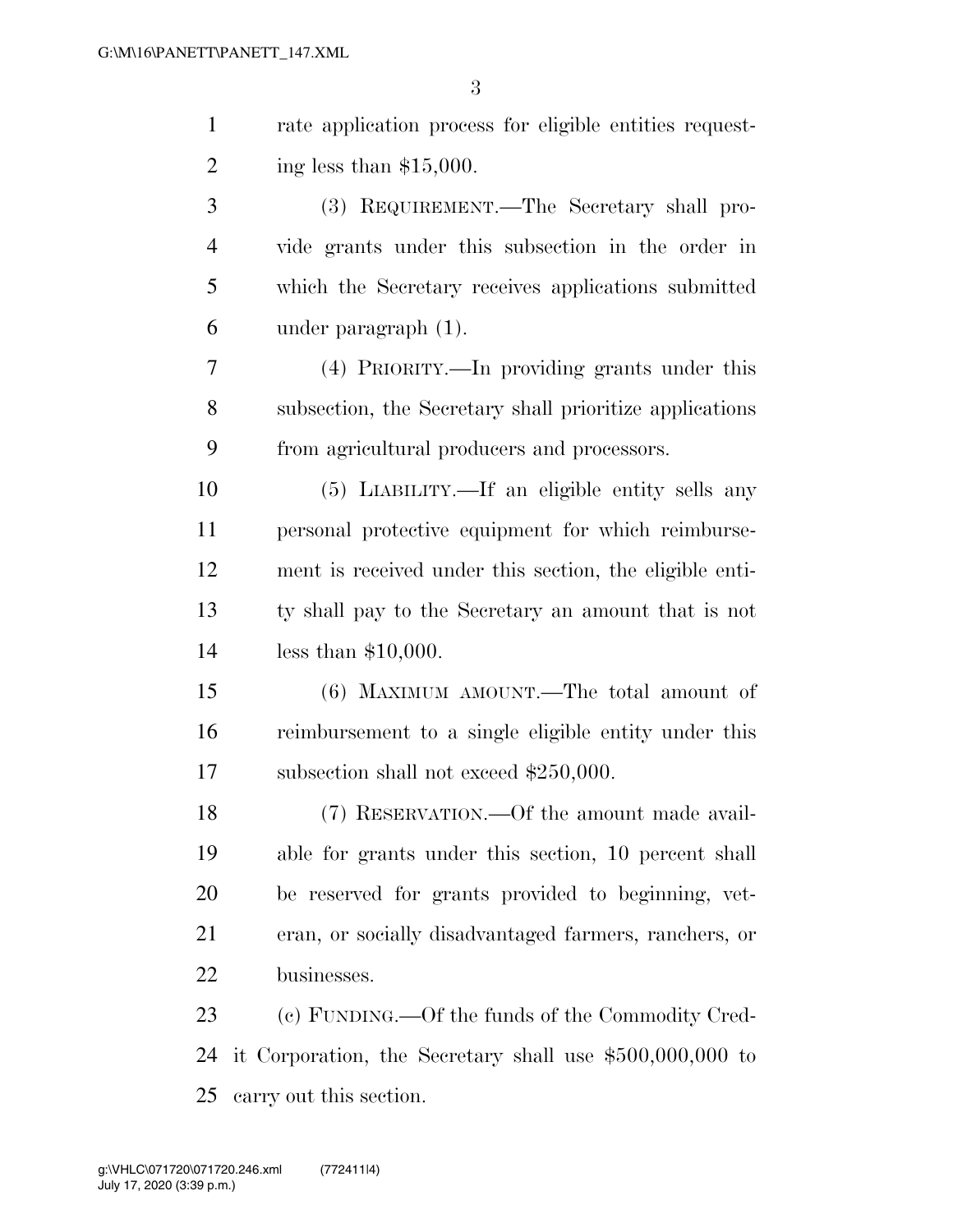| $\mathbf{1}$   | (d) DEFINITIONS.—In this section:                    |
|----------------|------------------------------------------------------|
| $\overline{2}$ | COVID-19 EMERGENCY.—The<br>(1)<br>term               |
| 3              | "COVID-19 emergency" means the public health         |
| $\overline{4}$ | emergency declared by the Secretary of Health and    |
| 5              | Human Services under section 319 of the Public       |
| 6              | Health Service Act (42 U.S.C. 247d) on January       |
| 7              | $31, 2020$ , with respect to COVID-19.               |
| 8              | (2) SECRETARY.—The term "Secretary" means            |
| 9              | the Secretary of Agriculture, acting through the Ad- |
| 10             | ministrator of the Farm Service Agency of the De-    |
| 11             | partment of Agriculture.                             |
| 12             | (3) ELIGIBLE ENTITY.—The term "eligible enti-        |
| 13             | $ty''$ means—                                        |
| 14             | $(A)$ a small or midsized food processor or          |
| 15             | distributor (including a manufacturer, food hub,     |
| 16             | custom establishment, business cooperative, and      |
| 17             | food service provider) with fewer than 1,500         |
| 18             | employees;                                           |
| 19             | (B) a sole proprietor food business;                 |
| 20             | (C) a producer, an agricultural producer             |
| 21             | group, a producer cooperative, partnership, or a     |
| 22             | majority-controlled producer-based<br>business       |
| 23             | venture (as defined in section $210A(a)$ of the      |
| 24             | Agricultural Marketing Act of 1946 (7 U.S.C.         |
| 25             | $1627c(a))$ ;                                        |